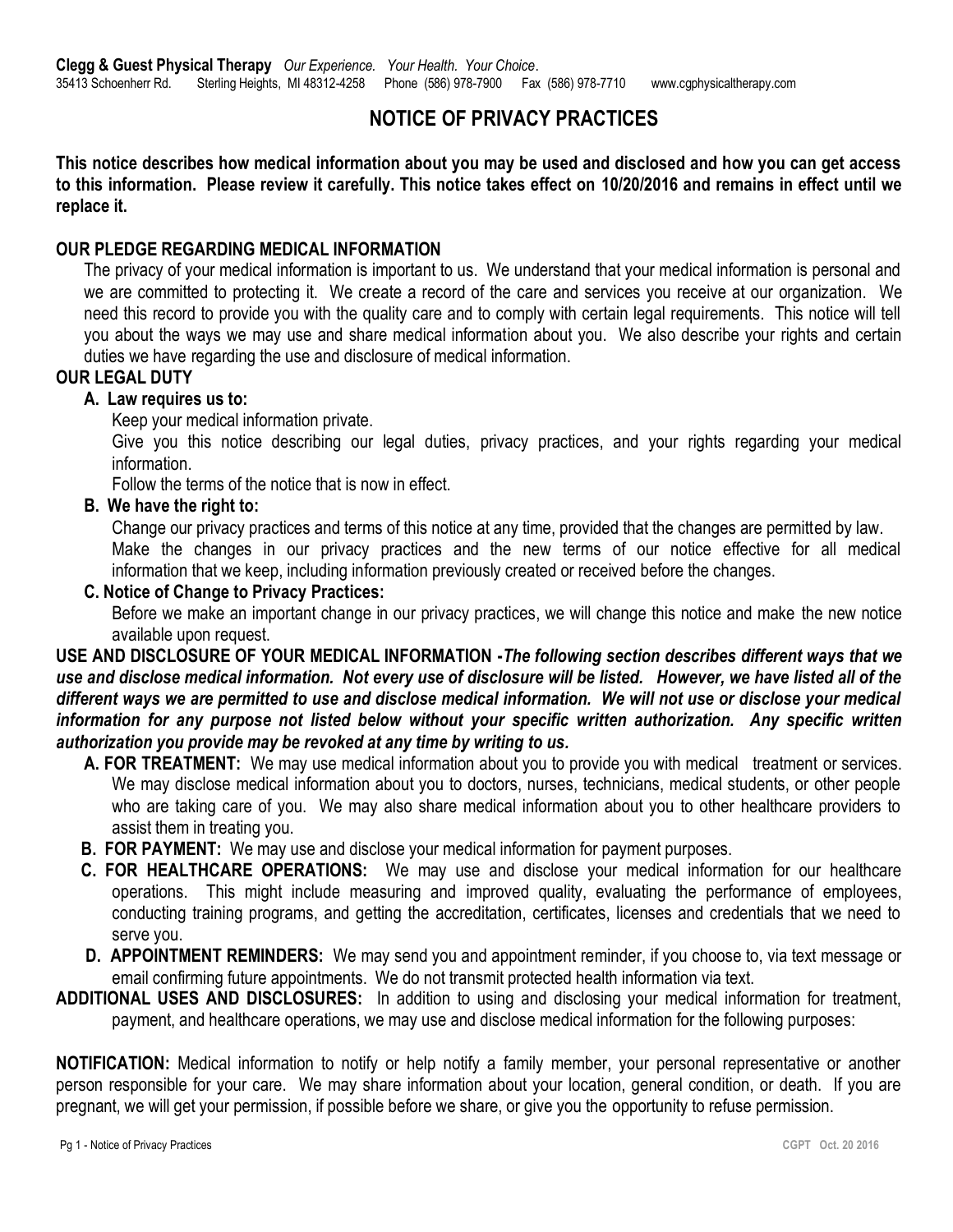## **NOTIFICATION – Continued:**

In case of emergency and if you are not able to give or refuse permission, we will share only the health information that is directly necessary for your healthcare, according to our professional judgment. We will also use our professional judgment to make decisions in your best interest about allowing someone to pick up medicine, medical supplies, x-rays or medical information for you. We may share billing and payment information with individuals involved in your care, (such as contacting the parent of a minor child (under 18) and/or a legal Guardian of a patient). We may also contact anyone that you have listed as an emergency contact to get updated contact information regarding you, such as your current (new or updated) address, phone number, etc. if needed. We will limit this contact to provide only basic information.

**DISASTER RELIEF:** Medical information with a public or private organization or person who can legally assist in disaster relief efforts.

**RESEARCH IN LIMITED CIRCUMSTANCES:** Medical information for research purposes in limited circumstances where the research has been approved by a review board that has reviewed the research proposal and established protocols to ensure the privacy of medical information.

**FUNERAL DIRECTOR, CORONER, and MEDICAL EXAMINER:** To help them carry out their duties, we may share the medical information of a person who has died with a coroner, medical examiner, funeral director, or an organ procurement organization.

**SPECIALIZED GOVERNMENT FUNCTIONS:** Subject to certain requirements, we may disclose or use medical information for military personnel and veterans, for national security and intelligence activities, for protective services for the president and others, for medical suitability determinations for the Department of State, for correctional institutions and other law enforcement custodial situations, and for government programs providing public benefits.

**COURT ORDERS AND JUDICIAL AND ADMINISTRATIVE PROCEEDINGS:** We may disclose medical information in response to a court or administrative order, subpoena, discovery request, or other lawful process, under certain circumstances. Under limited circumstances, such as a court order, warrant, or grand jury subpoena, we may share your medical information with law enforcement officials. We may share limited information with a law enforcement official concerning the medical information of a suspect, fugitive, material witness, crime victim, or missing person. We may share the medical information of an inmate or other person in lawful custody wit a law enforcement official or correctional institution under certain circumstances.

**PUBLIC HEALTH ACTIVITIES:** As required by law, we may disclose your medical information to public health or legal authorities charged with preventing or controlling disease, injury or disability, including child abuse or neglect. We may also disclose your medical information to persons subject to jurisdiction of the Food and Drug Administration for purposes of reporting adverse events associated with product defects or problems, to enable product recalls, repairs or replacements, to track products, or to conduct activities required by the Food and Drug Administration. We may also, when we are authorized by law to do so, notify a person who may have been exposed to a communicable disease or otherwise be at risk or contracting or spreading a disease or condition.

**VICTIMS OF ABUSE, NEGLECT, OR DOMESTIC VIOLENCE:** We may disclose medical information to appropriate authorities if we reasonably believe that you are a possible victim of abuse, neglect, or domestic violence or the possible victim of other crimes. We may share your medical information if it is necessary to prevent a serious threat to your health or safety or the health or safety of others. We may share medical information when necessary to help law enforcement officials capture a person who has admitted to being part of a crime or has escaped from legal custody.